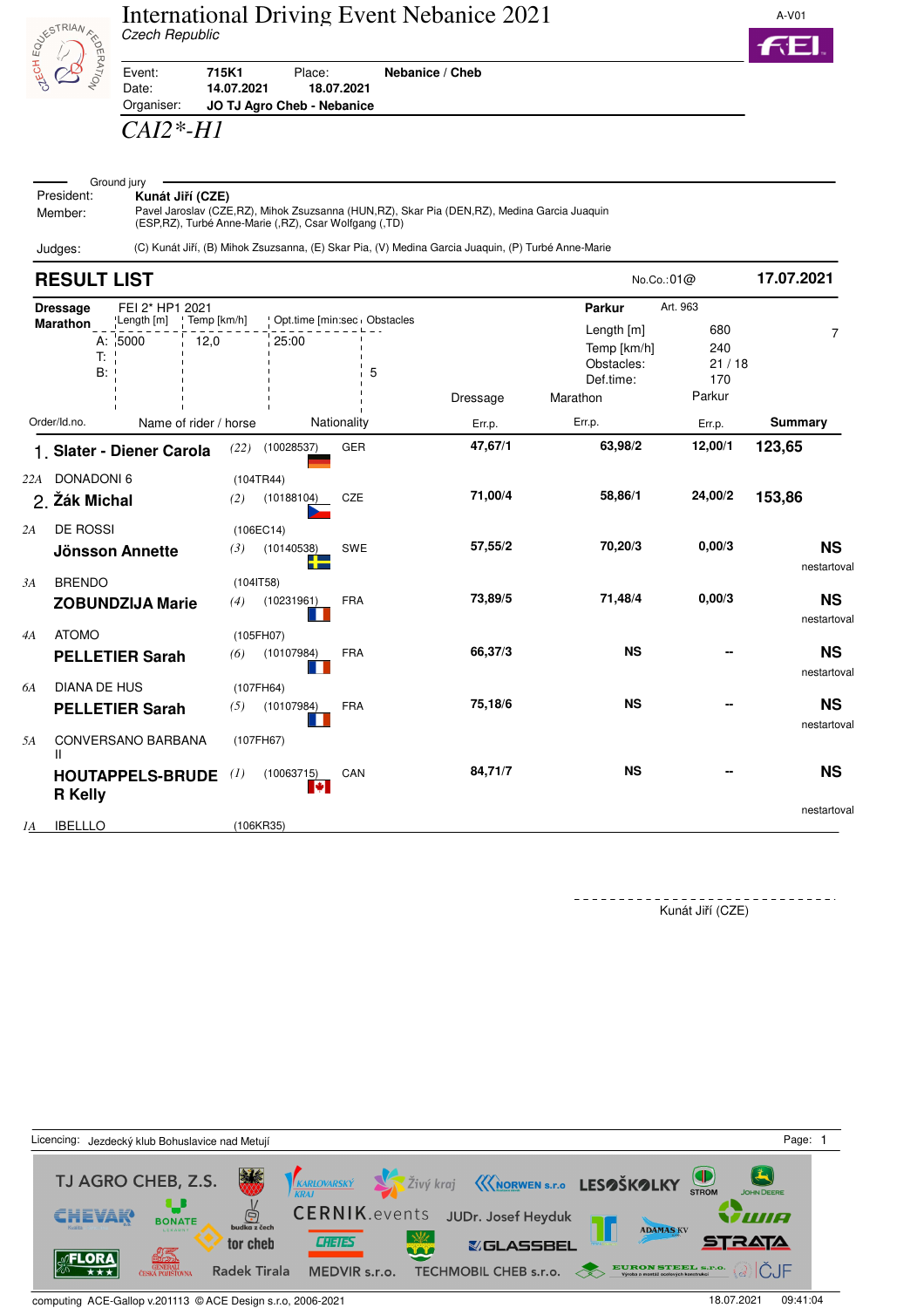



Event: **715K1** Place: **Nebanice / Cheb**

Date: **14.07.2021 18.07.2021** Organiser: **JO TJ Agro Cheb - Nebanice**

## *CAI2\*-H2*

| $ -$       | Ground jury                                                                                    |
|------------|------------------------------------------------------------------------------------------------|
| President: | Kunát Jiří (CZE)                                                                               |
| Member:    | Pavel Jaroslav (CZE, RZ), Mihok Zsuzsanna (HUN, RZ), Skar Pia (DEN, RZ), Medina Garcia Juaquin |
|            | (ESP, RZ), Turbé Anne-Marie (, RZ), Csar Wolfgang (, TD)                                       |

Judges: (C) Kunát Jiří, (B) Mihok Zsuzsanna, (E) Skar Pia, (V) Medina Garcia Juaquin, (P) Turbé Anne-Marie

|                               | <b>RESULT LIST</b>                             |                                                                                                                                                                        |                       |                                                                 |                                                                                                       |                   |                    |                                                                                   | No.Co.: $02@$                                    | 17.07.2021       |
|-------------------------------|------------------------------------------------|------------------------------------------------------------------------------------------------------------------------------------------------------------------------|-----------------------|-----------------------------------------------------------------|-------------------------------------------------------------------------------------------------------|-------------------|--------------------|-----------------------------------------------------------------------------------|--------------------------------------------------|------------------|
|                               | <b>Dressage</b><br><b>Marathon</b><br>T:<br>B: | FEI Test 3* B HP2/HP4<br>Length [m]<br>A: 5000                                                                                                                         | : Temp [km/h]<br>12,0 |                                                                 | Opt.time [min:sec   Obstacles<br>25:00                                                                | 5                 | Dressage           | <b>Parkur</b><br>Length [m]<br>Temp [km/h]<br>Obstacles:<br>Def.time:<br>Marathon | Art. 963<br>700<br>240<br>21/18<br>175<br>Parkur | 4                |
|                               | Order/Id.no.                                   |                                                                                                                                                                        | Name of rider / horse |                                                                 |                                                                                                       | Nationality       | Err.p.             | Err.p.                                                                            | Err.p.                                           | Summary          |
| IIA<br>IIB<br>11C<br>8A<br>8B | <b>JEAMON VAN DE</b><br><b>KULANO</b>          | 1. Chylíková Michaela<br><b>SACRAMOSO ENEIS XIV-7</b><br>RUDOLFO EREDITA V - 40<br>GENERALISSIMUS ADIVINA X (107DT57)<br>2. EGBERINK Rens<br><b>MARTHA HOEVE TEXEL</b> |                       | (11)<br>(107FY46)<br>(107FY39)<br>(8)<br>(107FI23)<br>(107FF49) | (10228429)<br><b>xBC</b><br><b>ABC</b><br>Axx<br>(10235037)<br><b>ABC</b><br><b>ABC</b><br><b>XXX</b> | CZE<br><b>NED</b> | 62,50/3<br>55,97/1 | 70,81/2<br>66,39/1                                                                | 3,00/1<br>15,00/4                                | 136,31<br>137,36 |
|                               |                                                | 3. EGBERINK Rens                                                                                                                                                       |                       | $\left( \right)$<br>(9)                                         | (10235037)                                                                                            | <b>NED</b>        | 59,83/2            | 76,00/3                                                                           | 6,00/2                                           | 141,83           |
| <b>9A</b><br><b>9B</b>        | <b>HIELKE</b><br><b>JEAN PIERRE</b>            |                                                                                                                                                                        |                       | (107FQ58)<br>(107FQ51)<br>$\left( \right)$                      | <b>ABC</b><br><b>ABC</b><br><b>XXX</b>                                                                |                   |                    |                                                                                   |                                                  |                  |
|                               | Ing.                                           | 4 Neumannová Kateřina                                                                                                                                                  |                       | (12)                                                            | (10042742)                                                                                            | CZE               | 72,75/4            | 78,74/4                                                                           | 12,00/3                                          | 163,49           |
| 12A                           | 29                                             | SACRAMOSO SAMBA VI -                                                                                                                                                   |                       | (105EA68)                                                       | <b>ABC</b>                                                                                            |                   |                    |                                                                                   |                                                  |                  |
| 12B                           | <b>ESEA - 22</b>                               |                                                                                                                                                                        |                       | $\left( \right)$                                                | <b>ABC</b><br><b>XXX</b>                                                                              |                   |                    |                                                                                   |                                                  |                  |

Kunát Jiří (CZE)



computing ACE-Gallop v.201113 © ACE Design s.r.o, 2006-2021 18.07.2021 18.07.2021 14:27:55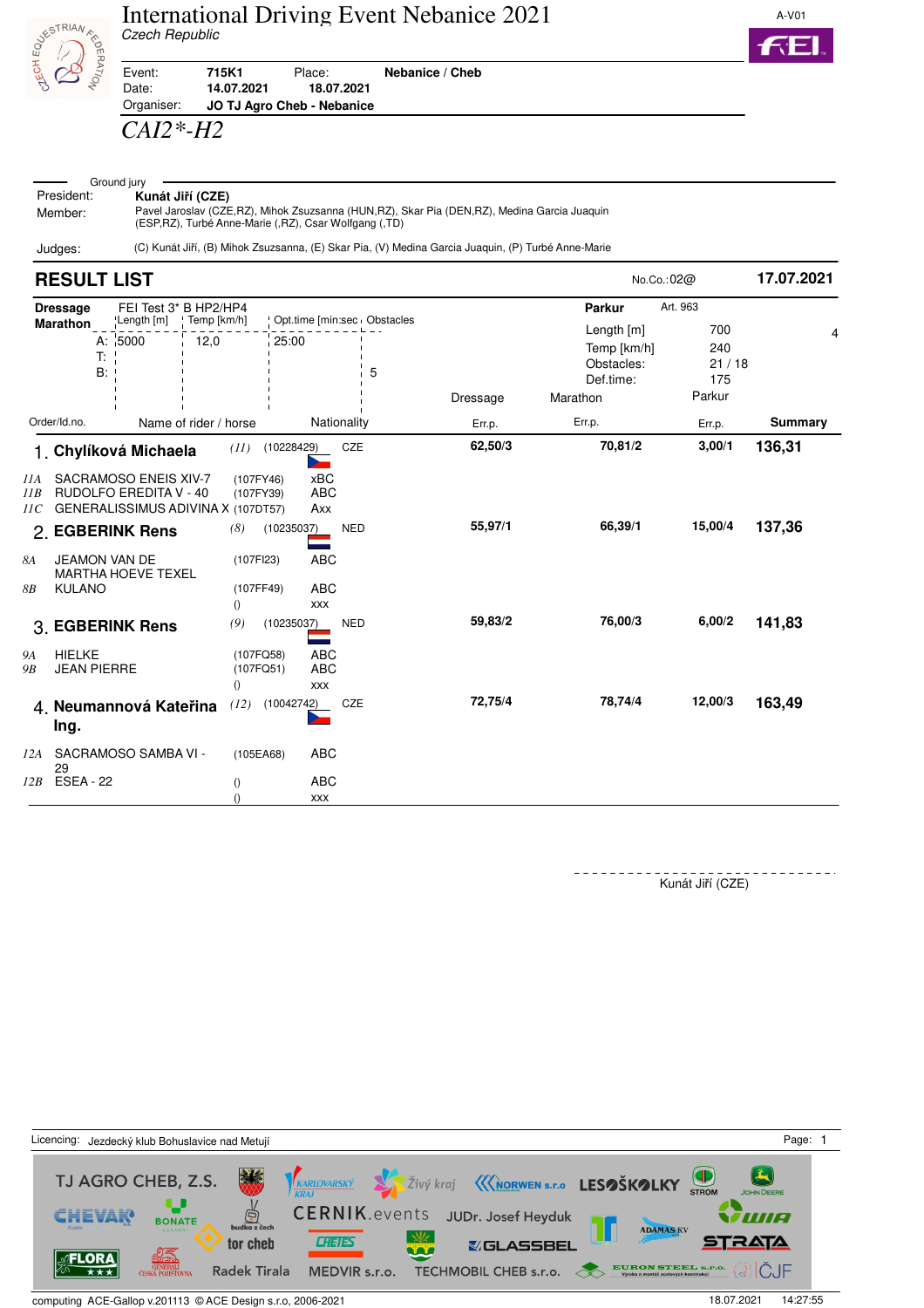|                                                     | Czech Republic                  | <b>International Driving Event Nebanice 2021</b>                                                                                                        |                                    |                                     |                                                                                                                                                                                   |                                      | A-V01                                                   |
|-----------------------------------------------------|---------------------------------|---------------------------------------------------------------------------------------------------------------------------------------------------------|------------------------------------|-------------------------------------|-----------------------------------------------------------------------------------------------------------------------------------------------------------------------------------|--------------------------------------|---------------------------------------------------------|
| <b>SESTRIAN FROM</b>                                | Event:<br>Date:<br>Organiser:   | 715K1<br>Place:<br>14.07.2021<br>JO TJ Agro Cheb - Nebanice                                                                                             | 18.07.2021                         | Nebanice / Cheb                     |                                                                                                                                                                                   |                                      |                                                         |
|                                                     | <i>CAI3*-H1</i>                 |                                                                                                                                                         |                                    |                                     | Prize money: $1/400 \epsilon$ , $2/300 \epsilon$ , $3/250 \epsilon$ , $4/225 \epsilon$ , $5/175 \epsilon$ , $6/50 \epsilon$ , $7/50 \epsilon$ , $8/50 \epsilon$ , $9/50 \epsilon$ |                                      |                                                         |
| President:<br>Member:                               | Ground jury<br>Kunát Jiří (CZE) | Pavel Jaroslav (CZE,RZ), Mihok Zsuzsanna (HUN,RZ), Skar Pia (DEN,RZ), Medina Garcia Juaquin<br>(ESP, RZ), Turbé Anne-Marie (, RZ), Csar Wolfgang (, TD) |                                    |                                     |                                                                                                                                                                                   |                                      |                                                         |
| Judges:                                             |                                 | (C) Kunát Jiří, (B) Mihok Zsuzsanna, (E) Skar Pia, (V) Medina Garcia Juaquin, (P) Turbé Anne-Marie                                                      |                                    |                                     |                                                                                                                                                                                   |                                      |                                                         |
| <b>RESULT LIST</b>                                  |                                 |                                                                                                                                                         |                                    |                                     | No.Co.:03@                                                                                                                                                                        |                                      | 17.07.2021                                              |
| <b>Dressage</b>                                     | FEI 3* HP1 2021                 |                                                                                                                                                         |                                    |                                     | <b>Parkur</b>                                                                                                                                                                     | Art. 963                             |                                                         |
| Marathon<br>T:<br>B:                                | ˈLength [m]<br>A: 5000          | Temp [km/h]<br>12,0<br>25:00                                                                                                                            | Opt.time [min:sec   Obstacles<br>6 | Dressage                            | Length $[m]$<br>Temp [km/h]<br>Obstacles:<br>Def.time:<br>Marathon                                                                                                                | 740<br>240<br>26/20<br>185<br>Parkur | 16                                                      |
| Order/Id.no.                                        | Name of rider / horse           |                                                                                                                                                         | Nationality                        | Err.p.                              | Err.p.                                                                                                                                                                            | Err.p.                               | <b>Summary</b>                                          |
| 1. SIEBERS Saskia                                   |                                 | (25)<br>(10107048)                                                                                                                                      | <b>NED</b>                         | 43,65/1<br>Prize money: 400,00 EUR  | 73,87/1                                                                                                                                                                           | 0,00/2                               | 117,52                                                  |
| 25A AXEL<br>2. BARBEY Michael                       | 30A KALAO DES ARRENEYS          | (104E185)<br>$(30)$ $(10013146)$<br>(104H180)                                                                                                           | SUI                                | 54,40/3<br>Prize money: 300,00 EUR  | 73,90/2                                                                                                                                                                           | 0,94/3                               | 129,24                                                  |
| CН<br>3. BÖSCH Alexander                            |                                 | (13)<br>(10070294)                                                                                                                                      | AUT                                | 55,04/4<br>Prize money: 250,00 EUR  | 78,39/6                                                                                                                                                                           | 6,00/7                               | 139,43                                                  |
| 13A BAMBUCCA<br>4. BÖSCH Alexander                  |                                 | (104TY66)<br>(14)<br>(10070294)                                                                                                                         | AUT                                | 64,96/14<br>Prize money: 225,00 EUR | 76,18/4                                                                                                                                                                           | 0,00/1                               | 141,14                                                  |
| 14A FINESSE 374<br>5. BIERI Andrea                  |                                 | (106EJ71)<br><i>(28)</i> (10107984)                                                                                                                     | SUI                                | 61,50/12<br>Prize money: 175,00 EUR | 76,88/5                                                                                                                                                                           | 3,00/5                               | 141,38                                                  |
| 28A STACCATO<br>6. BIERI Andrea<br>112A CARDINAL BS |                                 | (105WX15)<br>$(112)$ (10107984)                                                                                                                         | SUI                                | 58,11/6<br>Prize money: 50,00 EUR   | 84,80/7                                                                                                                                                                           | 8,69/8                               | 151,60                                                  |
| 7. POUGNET Sophie<br>18A DEESERY DE VAL             |                                 | (106PR49)<br>$(18)$ $(10171067)$<br>(106KP83)                                                                                                           | <b>FRA</b>                         | 59,07/7<br>Prize money: 50,00 EUR   | 87,21/9                                                                                                                                                                           | 9,00/9                               | 155,28                                                  |
| CASTEL<br>8. Scheiter Judith                        |                                 | (10080022)<br>(20)                                                                                                                                      | GER                                | 71,36/16<br>Prize money: 50,00 EUR  | 91,51/12                                                                                                                                                                          | 3,00/6                               | 165,87                                                  |
| 20A LE GRAND BLEU<br>9. KESSLER Peter               |                                 | (104IV69)<br>$(29)$ $(10019001)$                                                                                                                        | SUI                                | 60,10/10<br>Prize money: 50,00 EUR  | 90,87/11                                                                                                                                                                          | 19,26/10                             | 170,23                                                  |
| JONNY WALKER<br>29A                                 | <b>Aeschbacher Daniel</b>       | (105GG55)<br>$(27)$ (10018998)                                                                                                                          | SUI<br>÷                           | 59,07/7                             | <b>ELIM</b>                                                                                                                                                                       | 3,00/4                               | <b>ELIM</b><br>Skok mimo pořadí nebo neopravený<br>omyl |
| 27A WATCH ME3                                       | Kurys Katarzyna                 | (105CH05)<br>$(111)$ $(10118496)$                                                                                                                       | <b>POL</b>                         | 59,26/9                             | 75,58/3                                                                                                                                                                           | 0,00/11                              | <b>NS</b><br>nestartoval                                |
| 111A COUNT DOWN<br><b>Aillaud Magalie</b>           |                                 | (104TT68)<br>$(17)$ $(10193935)$                                                                                                                        | <b>FRA</b>                         | 63,74/13                            | 86,26/8                                                                                                                                                                           | 0,00/11                              | <b>NS</b><br>notortovol                                 |



computing ACE-Gallop v.201113 © ACE Design s.r.o, 2006-2021 18.07.2021 11:06:50

*17A* FANDANGO (105FH12)

nestartoval